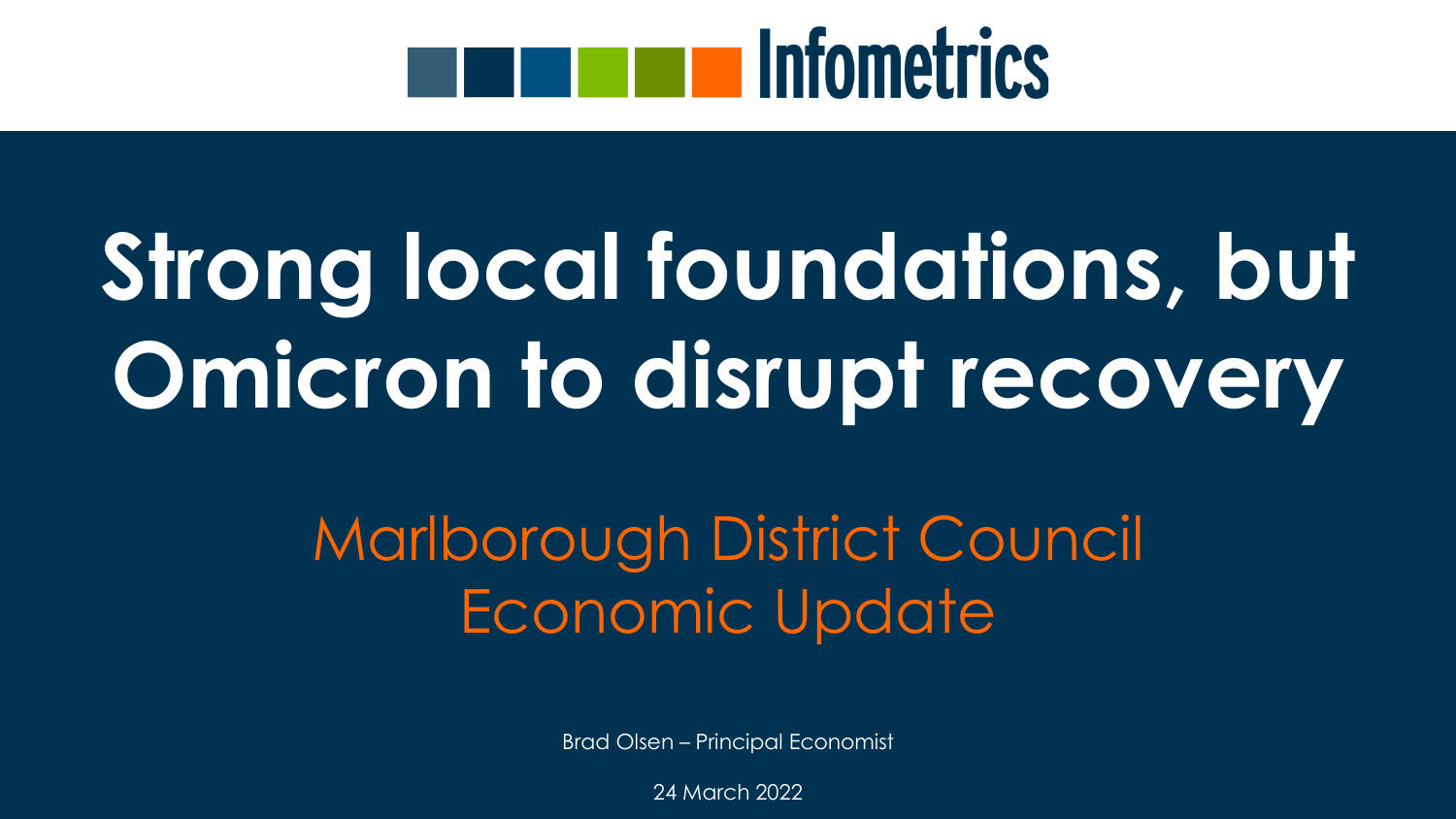

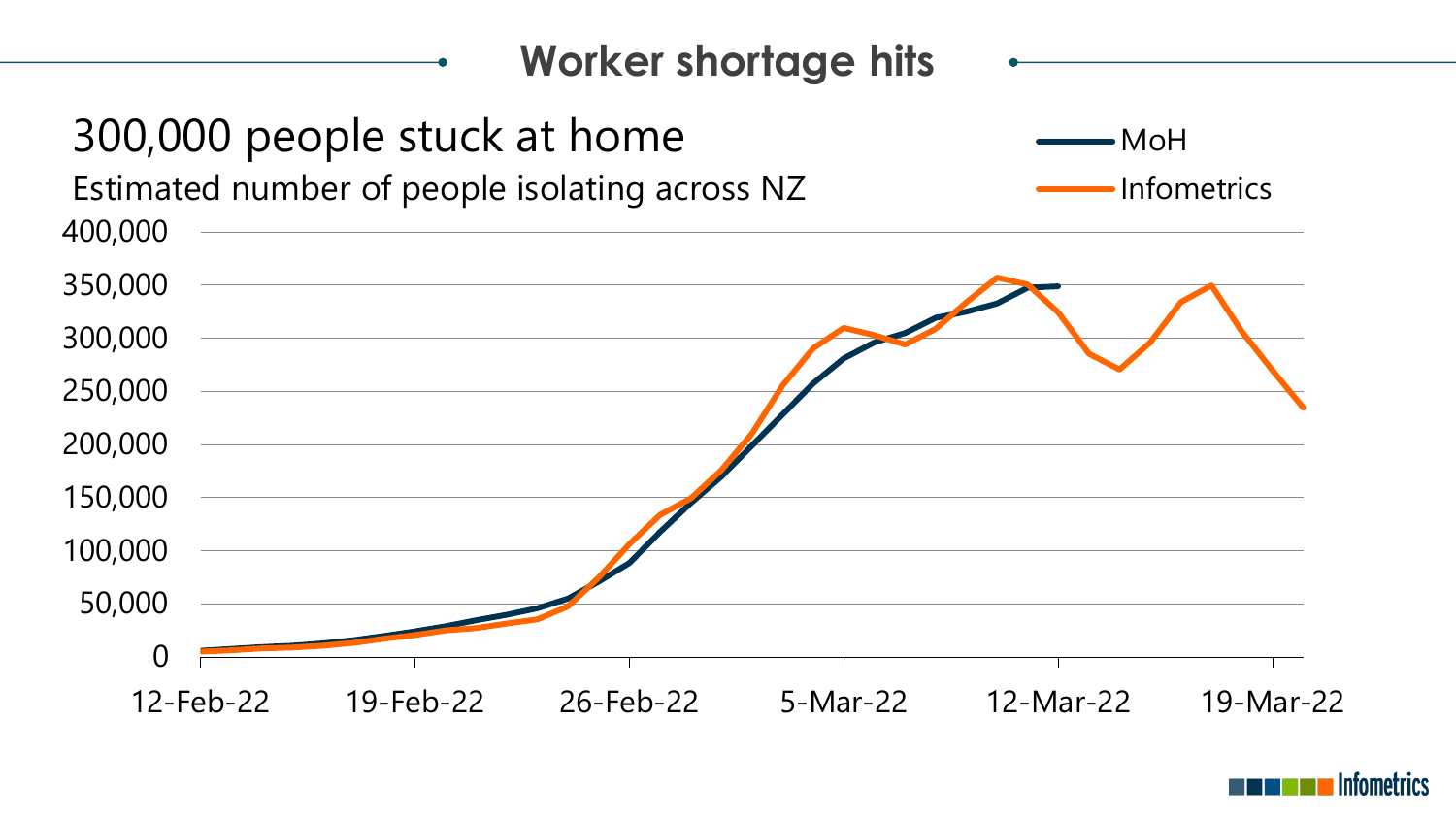### **Hassle of Going Out (HOGO)**

### Restaurant activity boucing back

% change from 2019, seated diners at restaurants, 2-week av



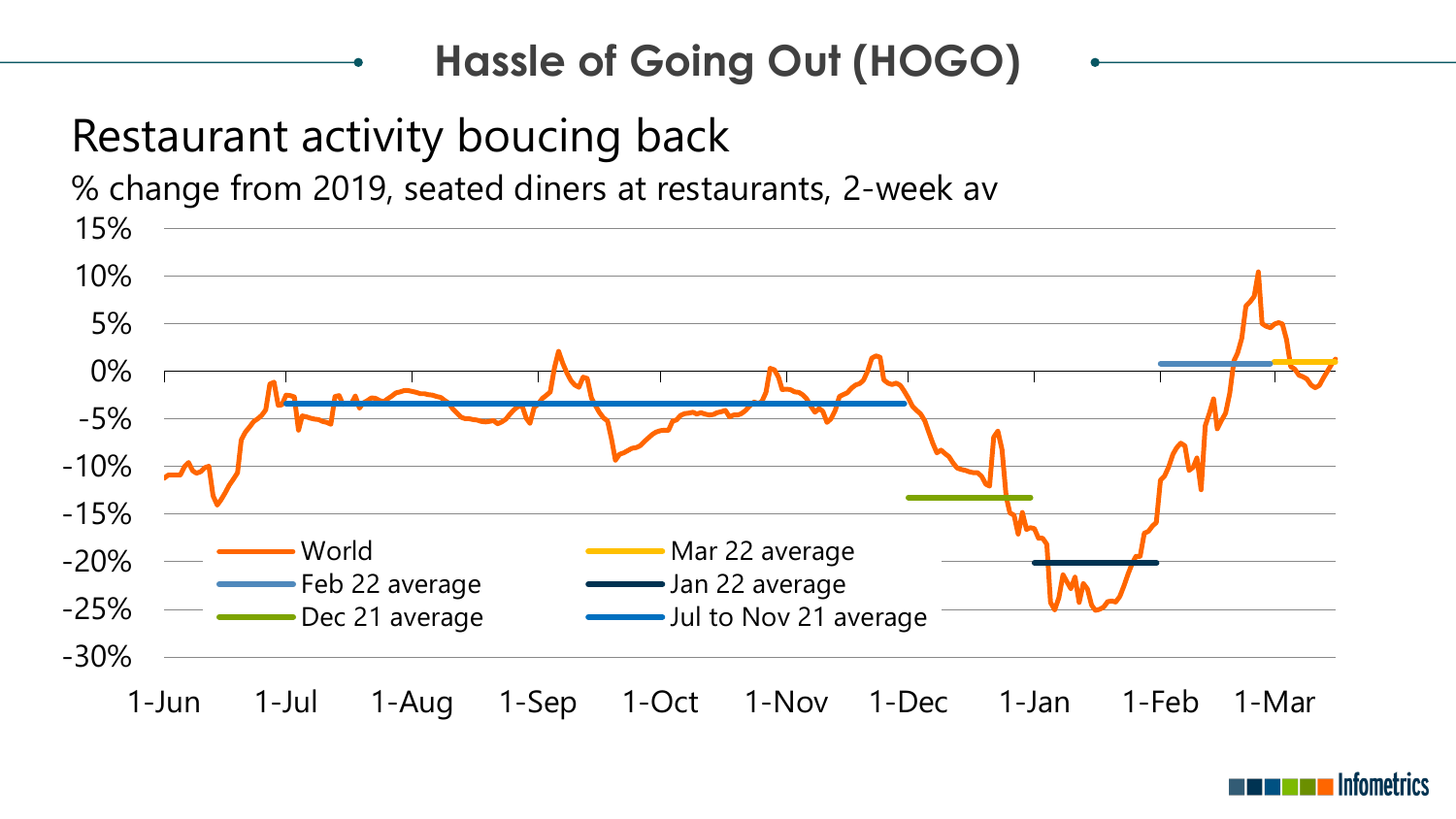

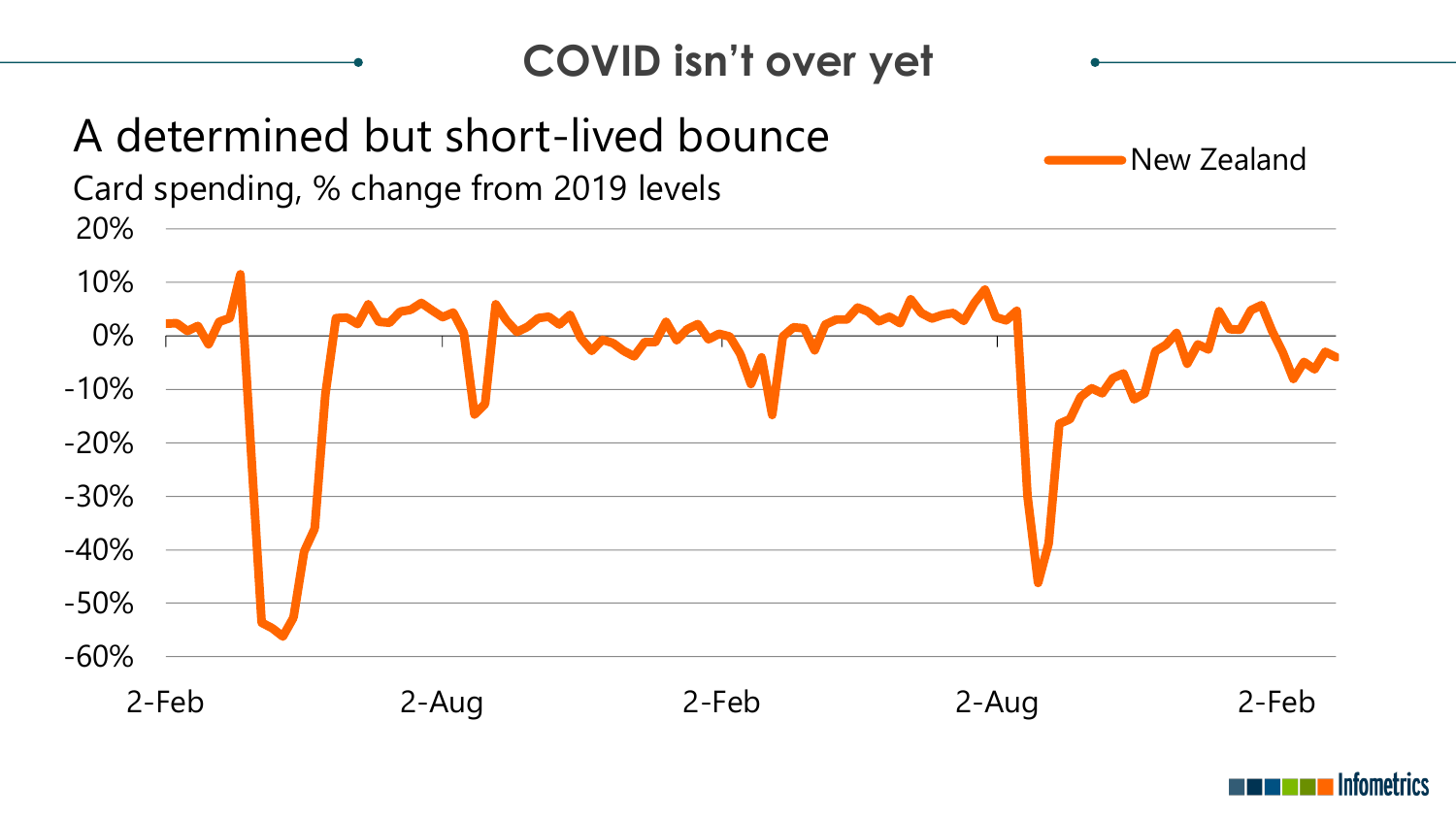

## **Marlborough a strong economic performer**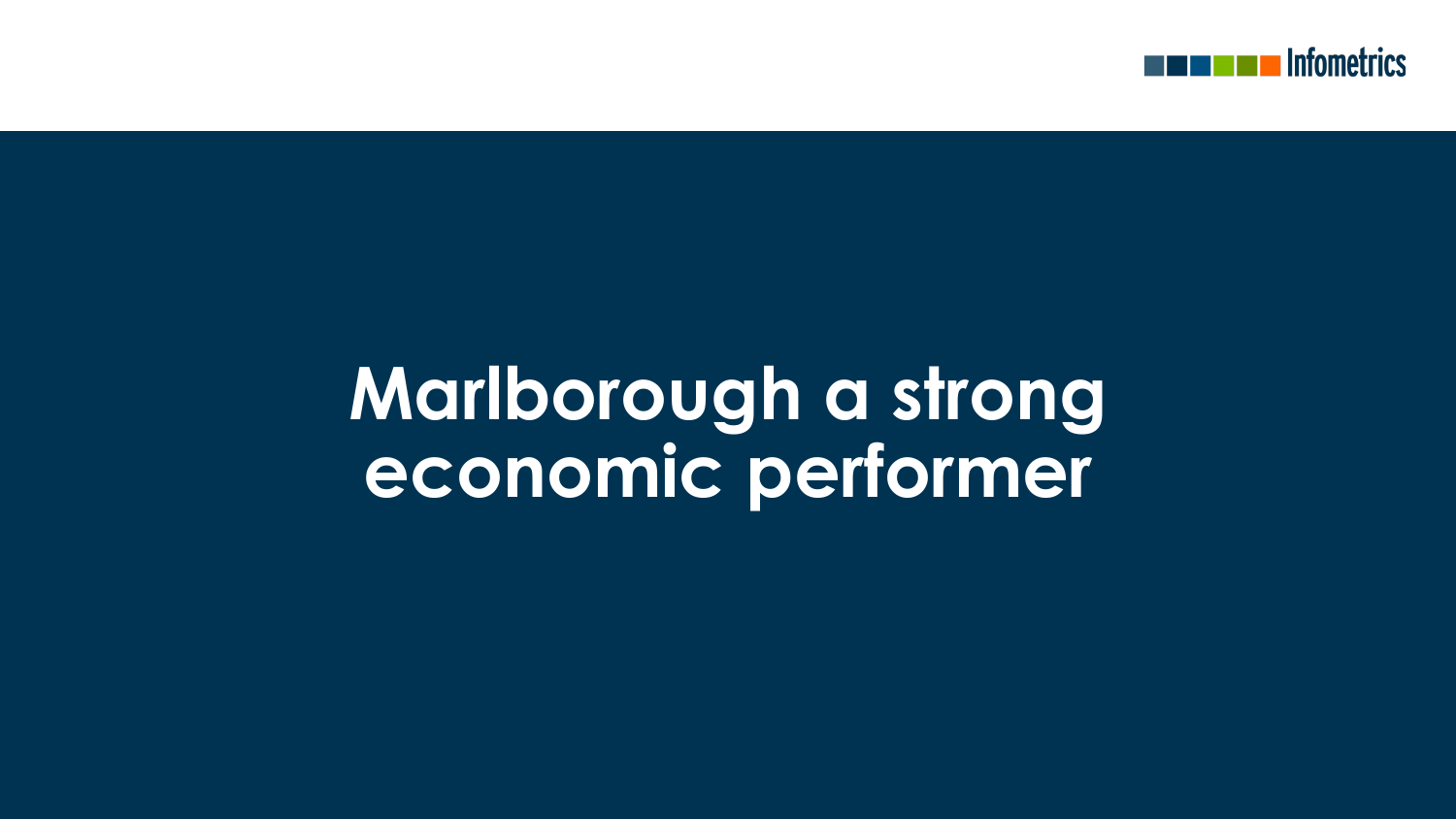### **For strong regional economic action**

Generally stronger economic outcomes in the regions Economic activity, Dec-21 compared to Dec-19. Infometrics estiamtes

■% change



-6.0% -4.0% -2.0% 0.0% 2.0% 4.0% 6.0% 8.0% 10.0% 12.0% 14.0%

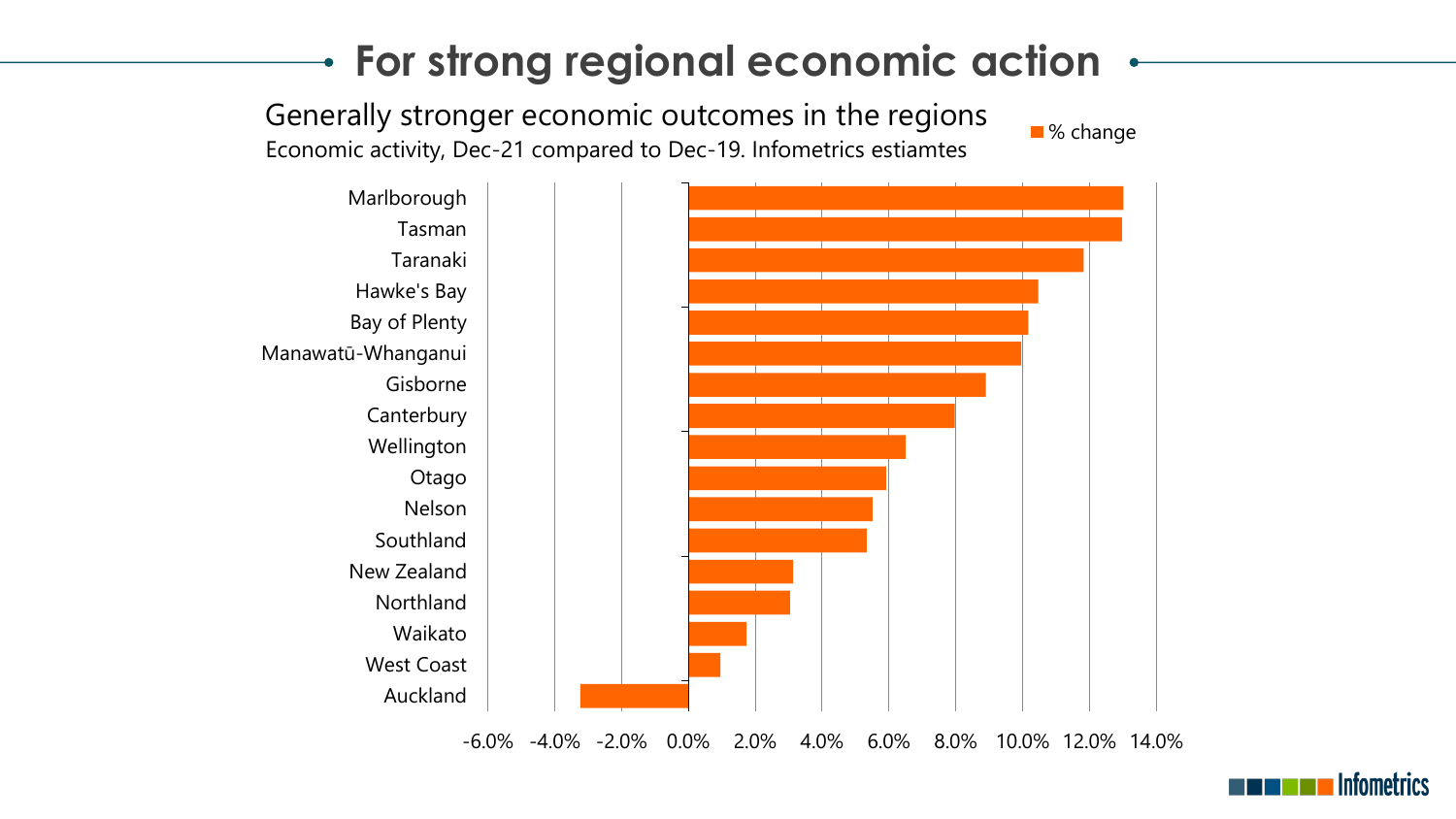### **COVID isn't over yet**









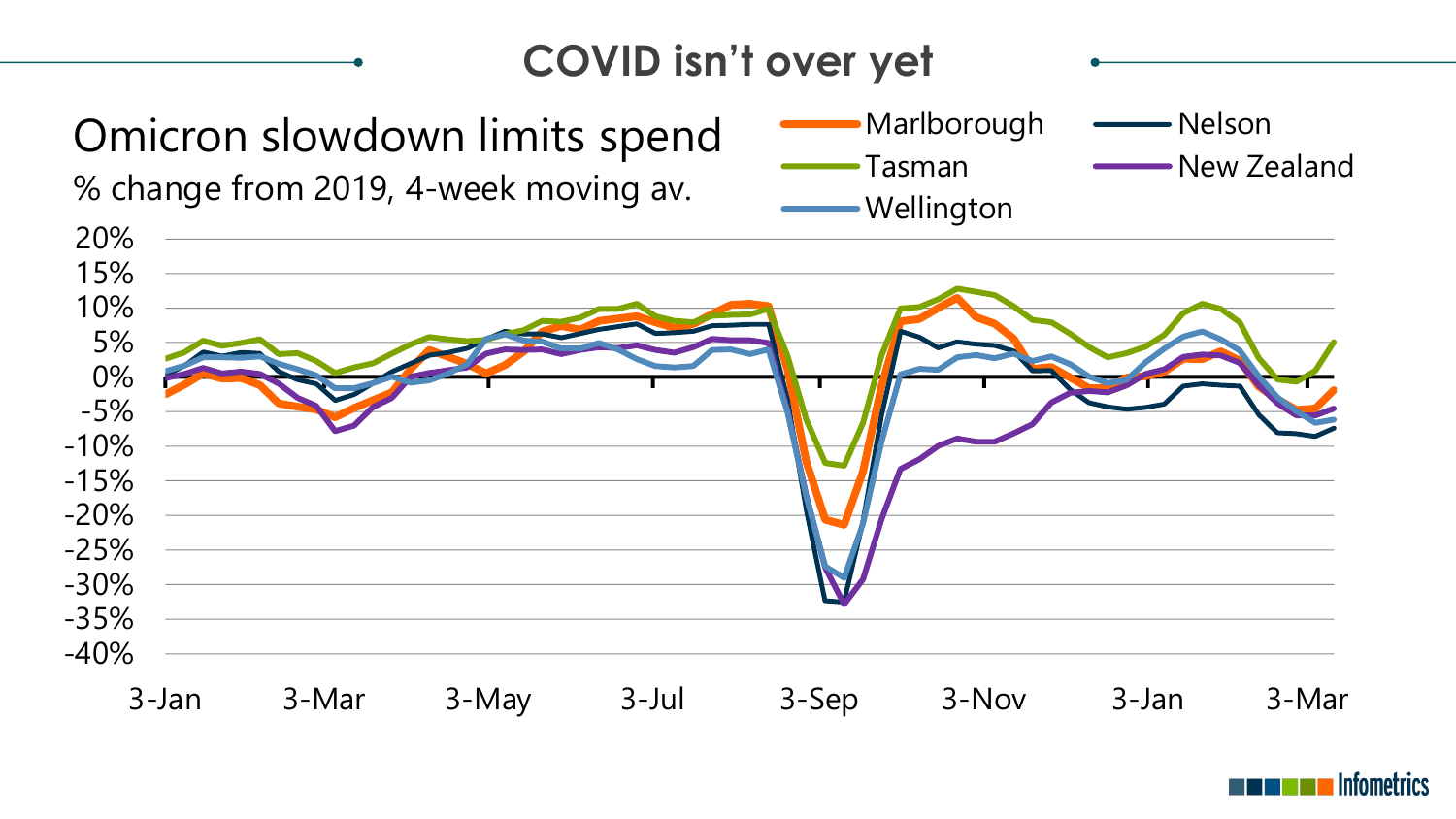### **Key jobs drivers**

Some sectors are performing better than others Filled jobs by industry, Jan 2022, Marlborough (residential location)

**Annual change** 



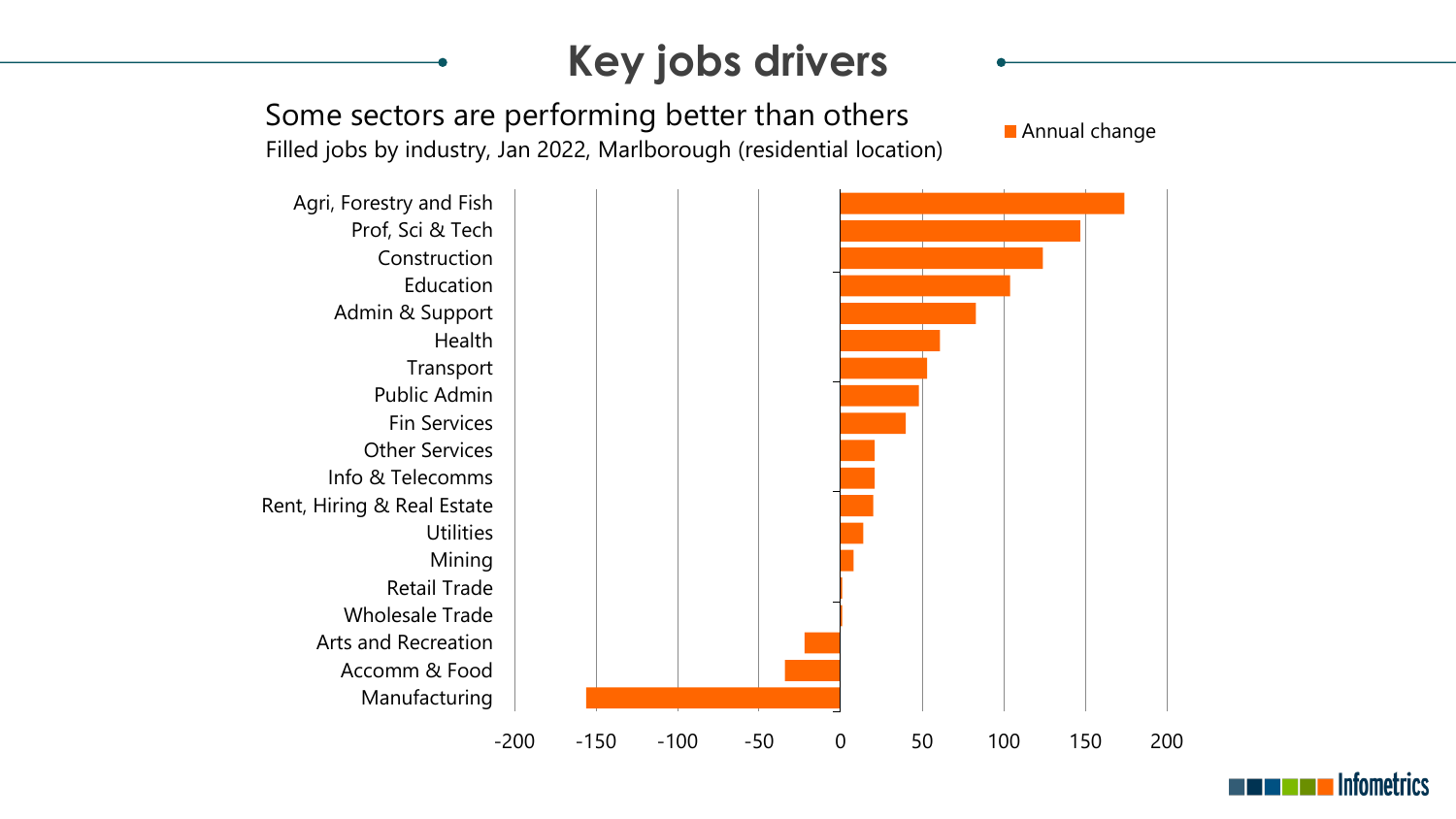

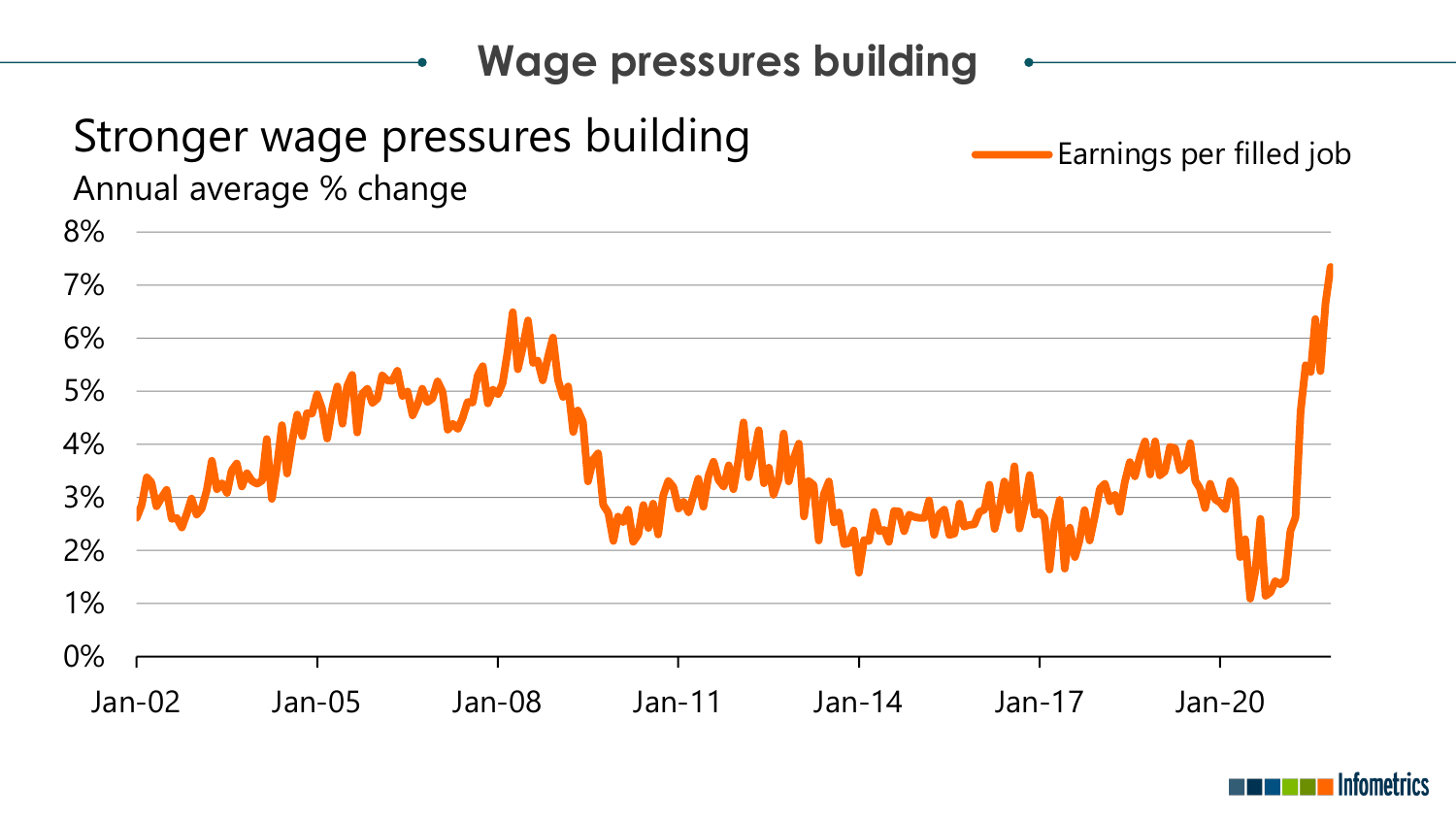### **Job ads up** 0 20 40 60 80 100 120 140 160 Mar-20 Jun-20 Sep-20 Dec-20 Mar-21 Jun-21 Sep-21 Dec-21 Job ads up 26% from pre-pandemic levels Job ads, March 2020 = 100, based on SEEK data Marlborough New Zealand

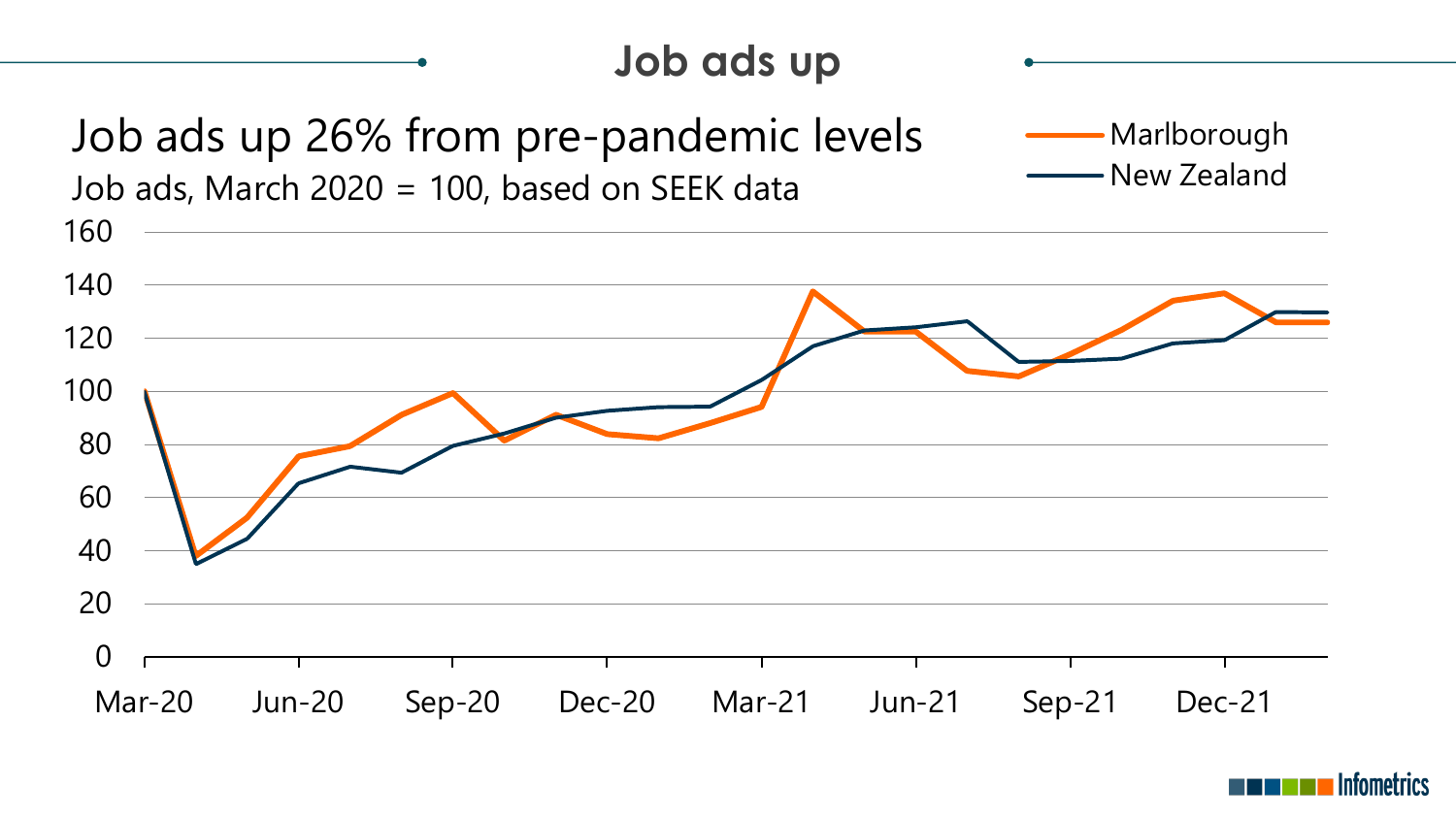### **Not coming in, but more will stay**



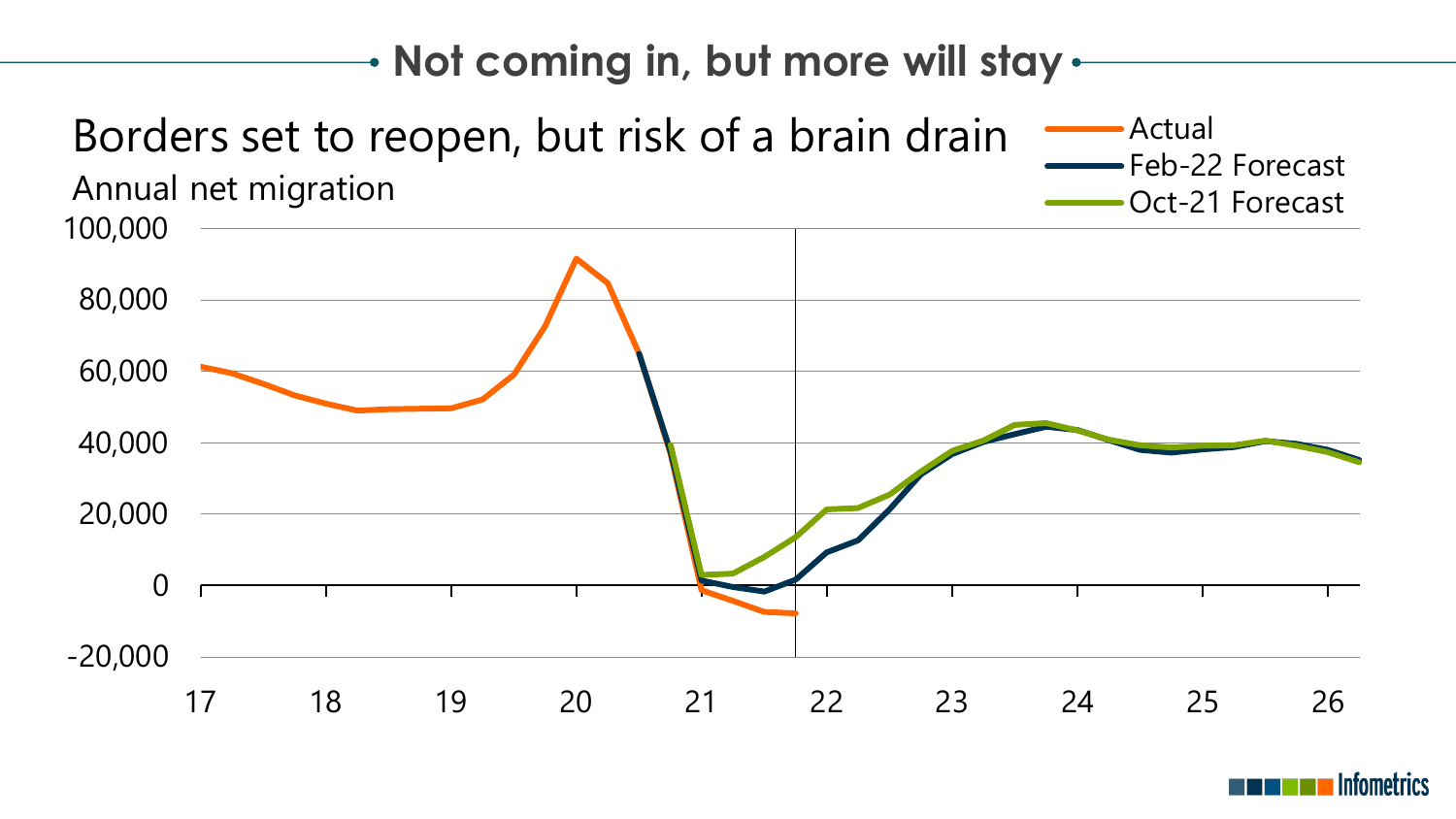#### **Where Kiwis spend time and money** -100% -80% -60% -40% -20% 0% 20% 40% 60% 02-Feb 20 02-Aug 20 02-Feb 21 02-Aug 21 02-Feb 22 Spending more time and money at home Card spending, % change from 2019 levels, NZ Accommodation Food & Liquor (Groceries) Food & Bev Services Home & Rec

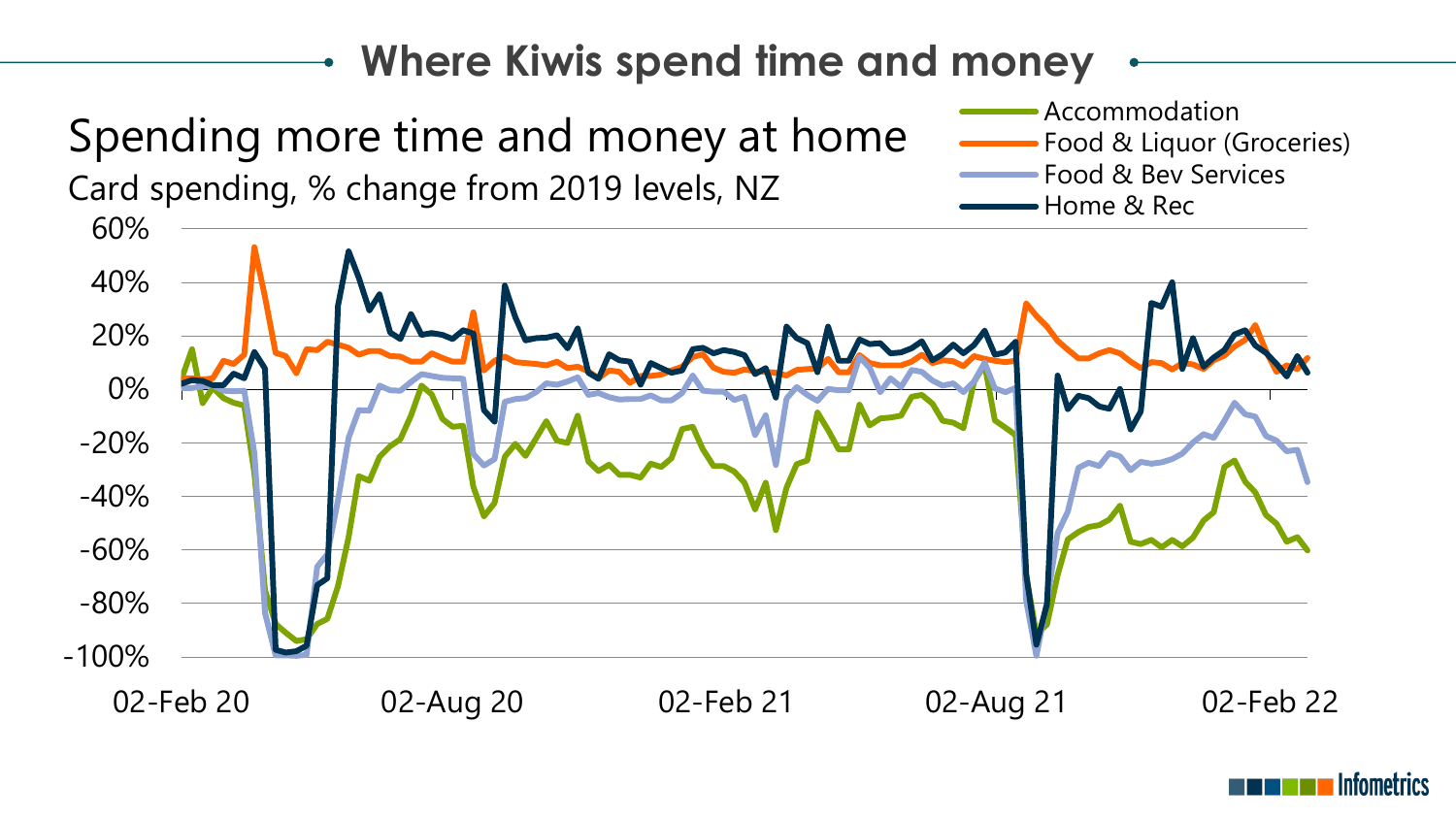

## **National trends show the challenges for 2022**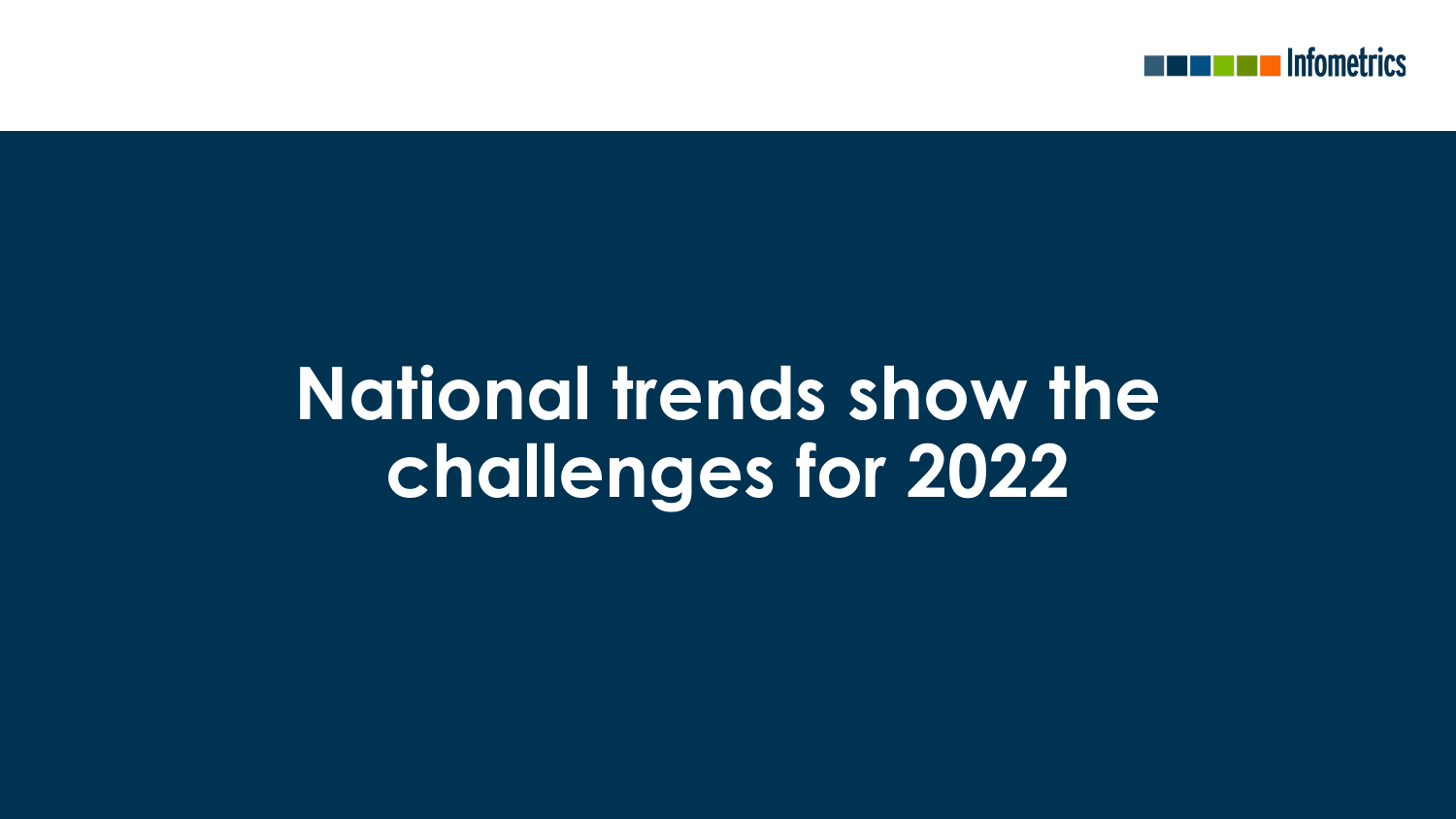

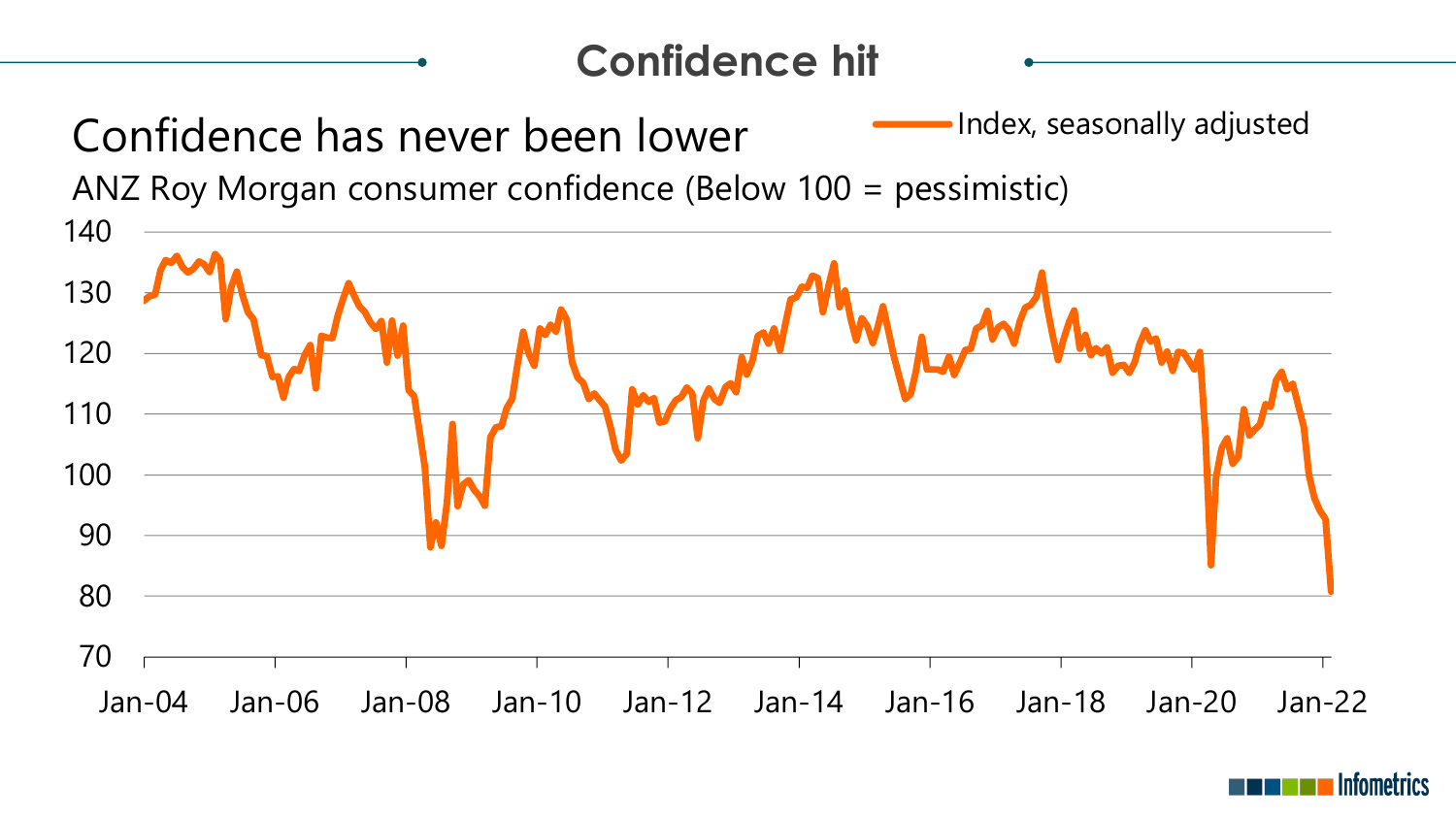### **Costs are rising**



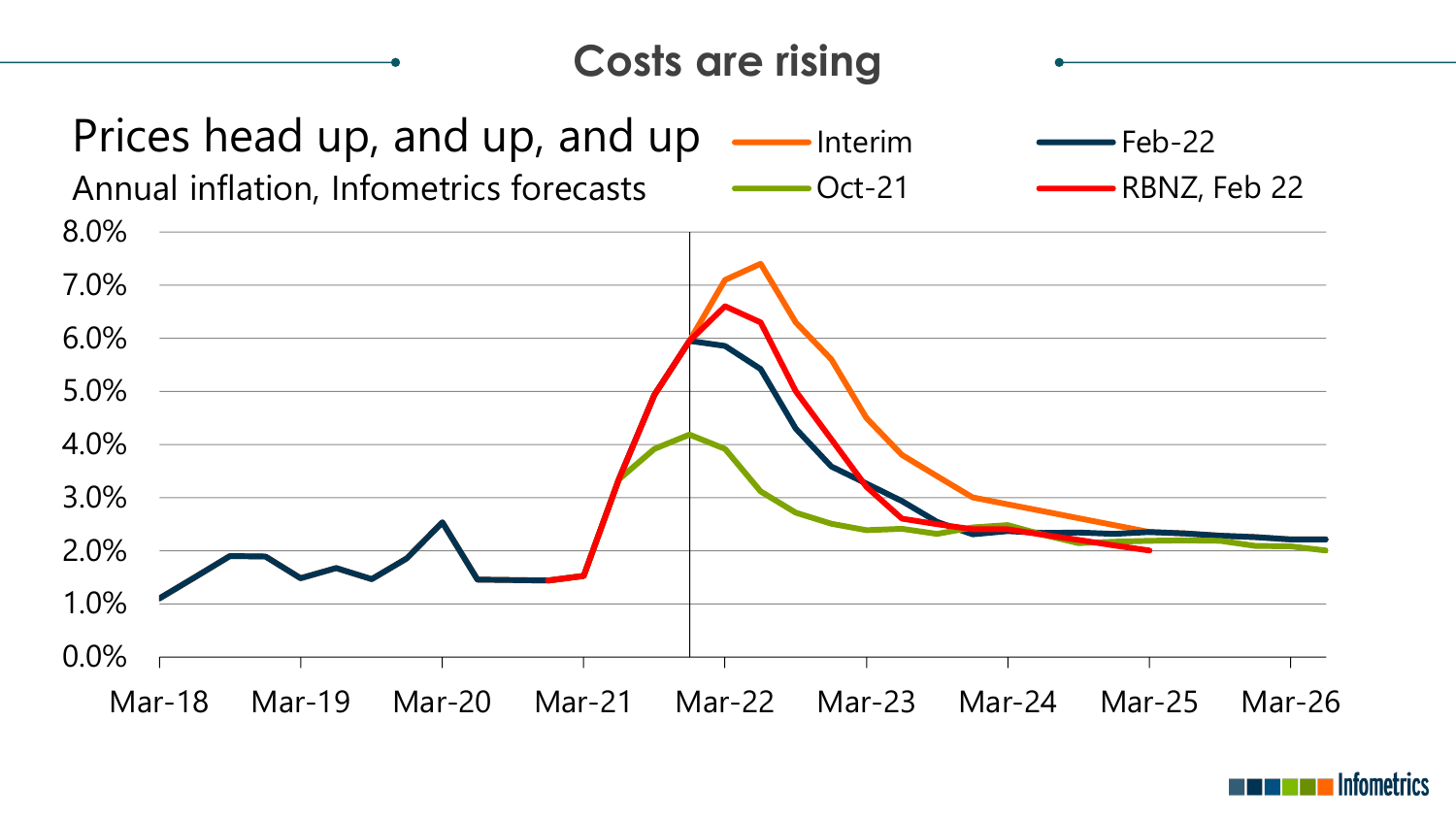### **Poaching rises, and so will wages**

### Harder than ever to keep hold of staff

40% Net response regarding expected labour turnover next three months



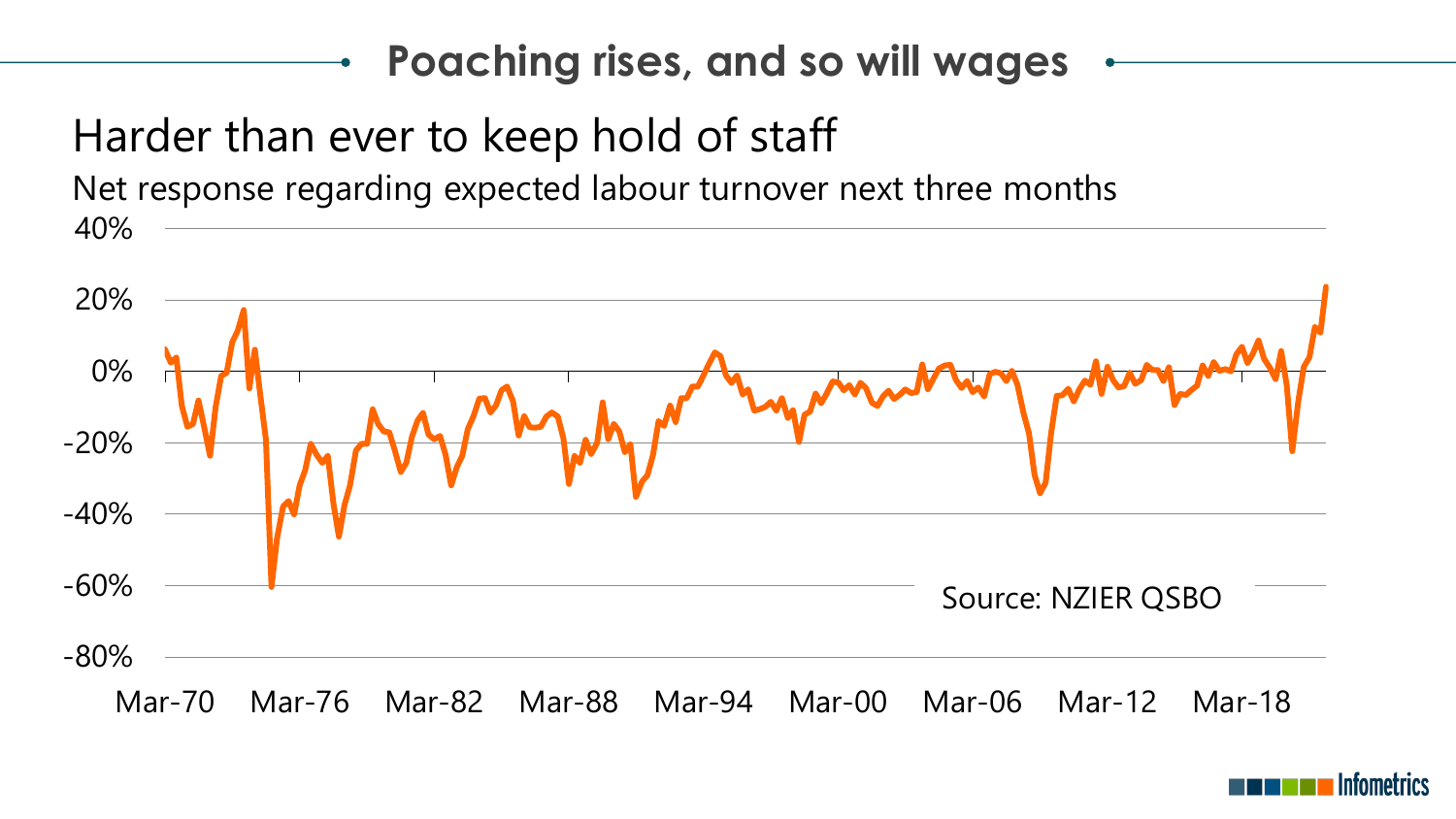### **Costs are rising**

#### 25% Cost growth accelerating Residential building costs, annual % changes

-5% 0% 5% 10% 15% 20% 82 85 88 91 94 97 00 03 06 09 12 15 18 21

Residential building costs

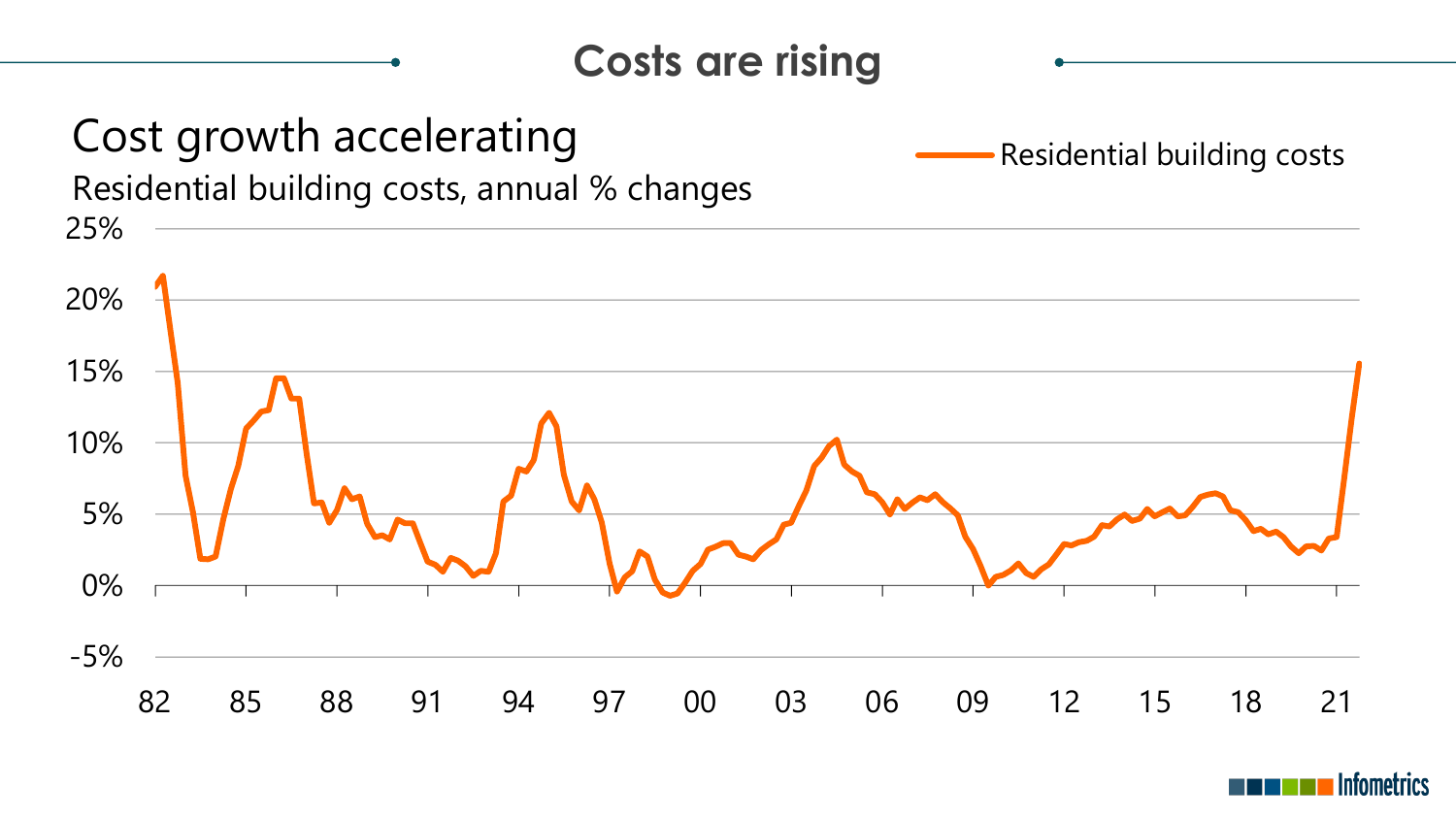### **Costs are rising**

### Construction costs keep climbing throughout 2022

Construction costs, annual % changes



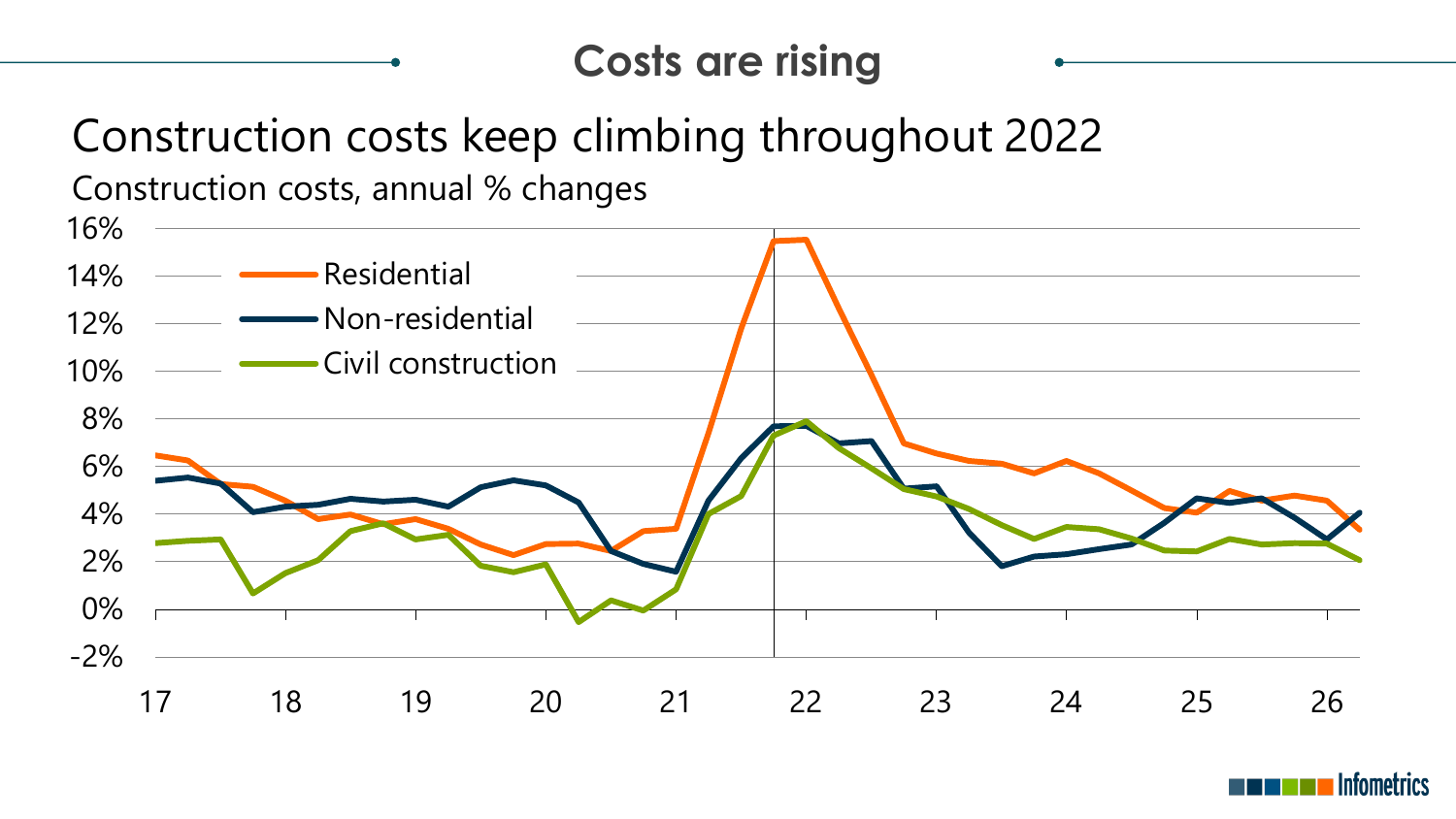### **Costs are rising** 0% 1% 2% 3% 4% 5% 6% 7% 8% Wellington **Canterbury** Auckland Rest of SI Rest of NI Provincial capacity pressures clear Annual % change, CPI broad region, Dec 21 quarter **Headline regional inflation**

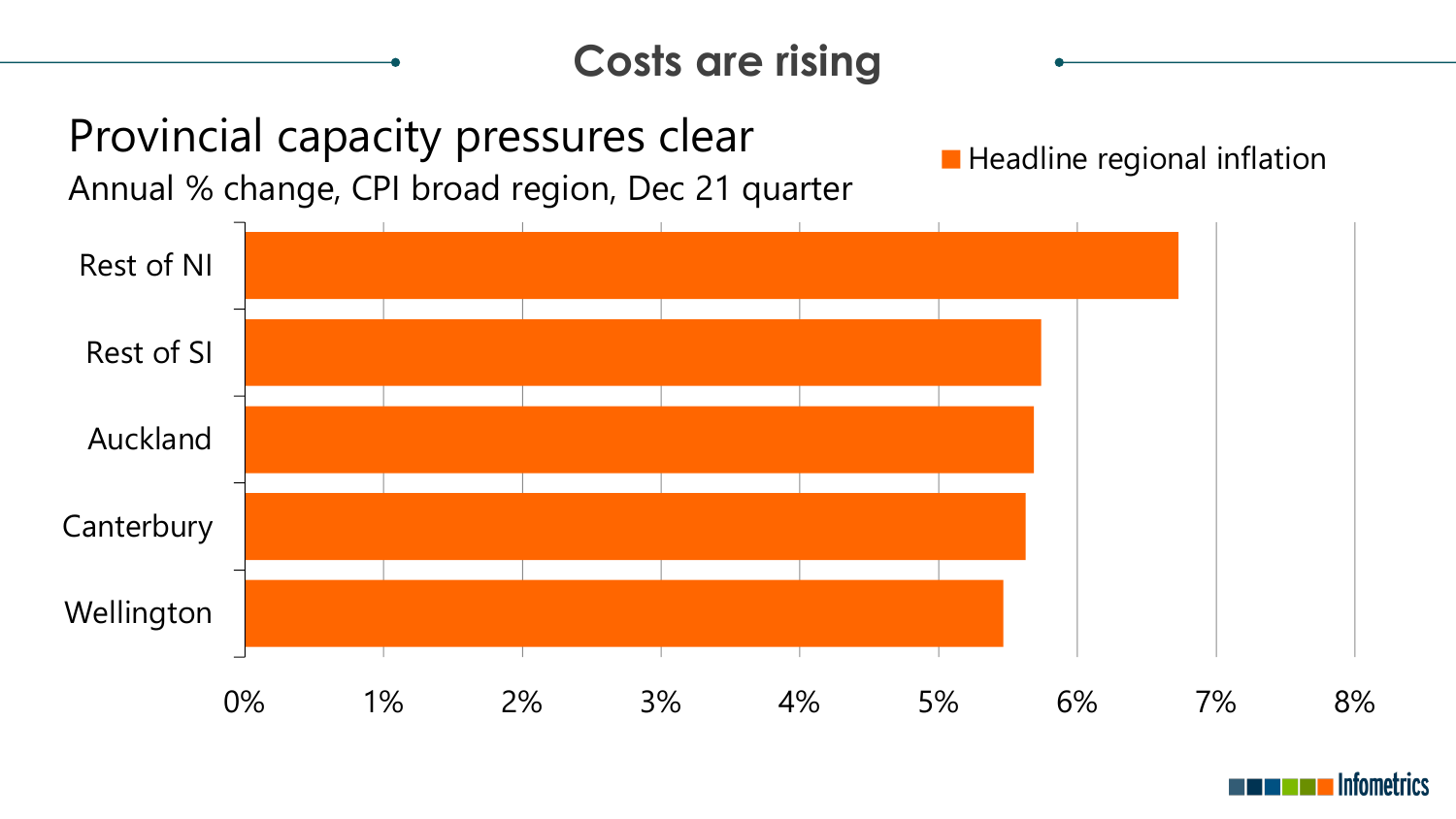### **Where's my package?**  $\bullet$ - Freight Cost Index Freight prices not improving yet Freightos Baltic Index: Global Container Freight Index, weekly 12,000 10,000 8,000 6,000 4,000 2,000 0 Jun-19 Dec-19 Jun-20 Dec-20 Jun-21 Dec-21

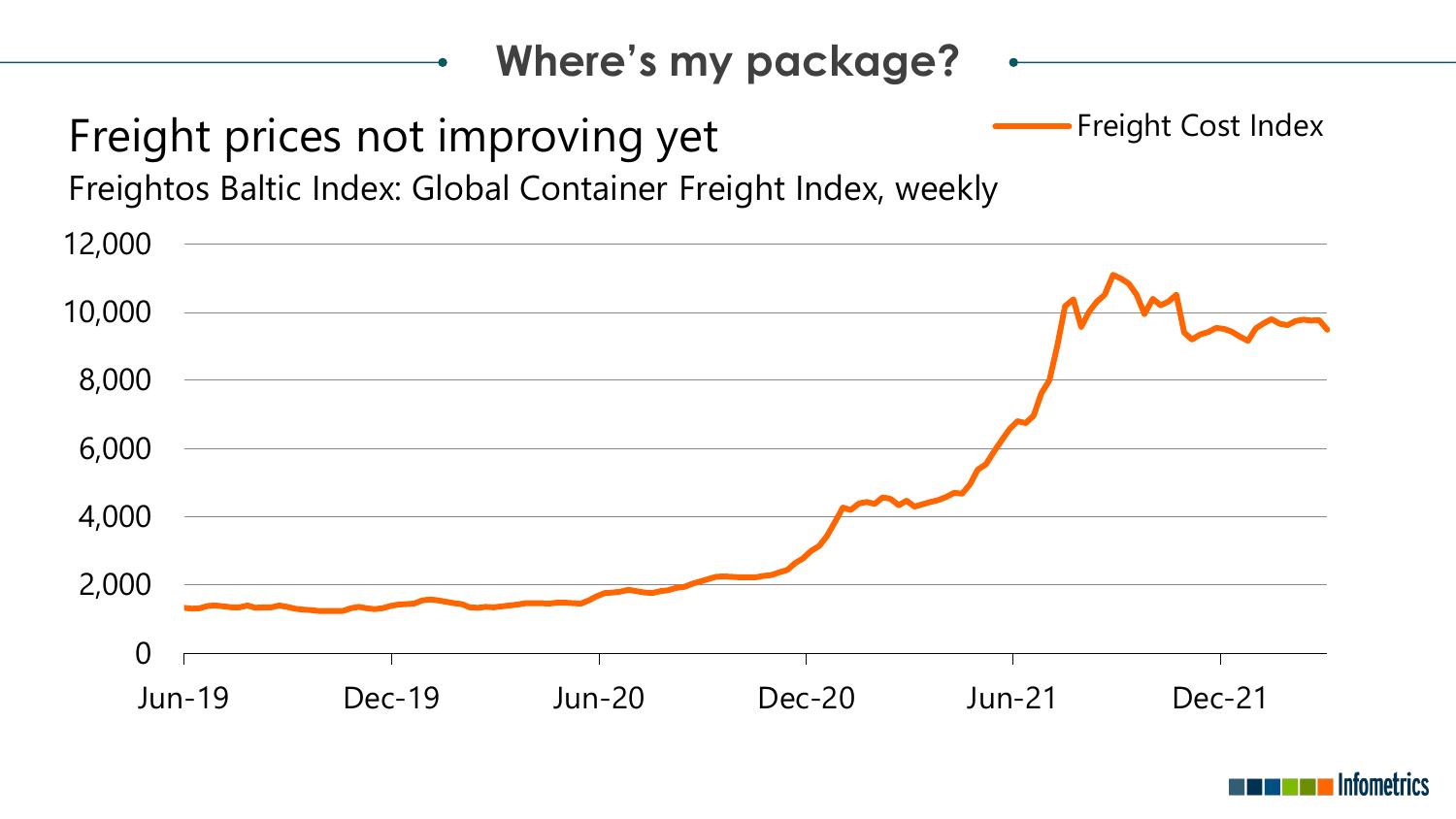

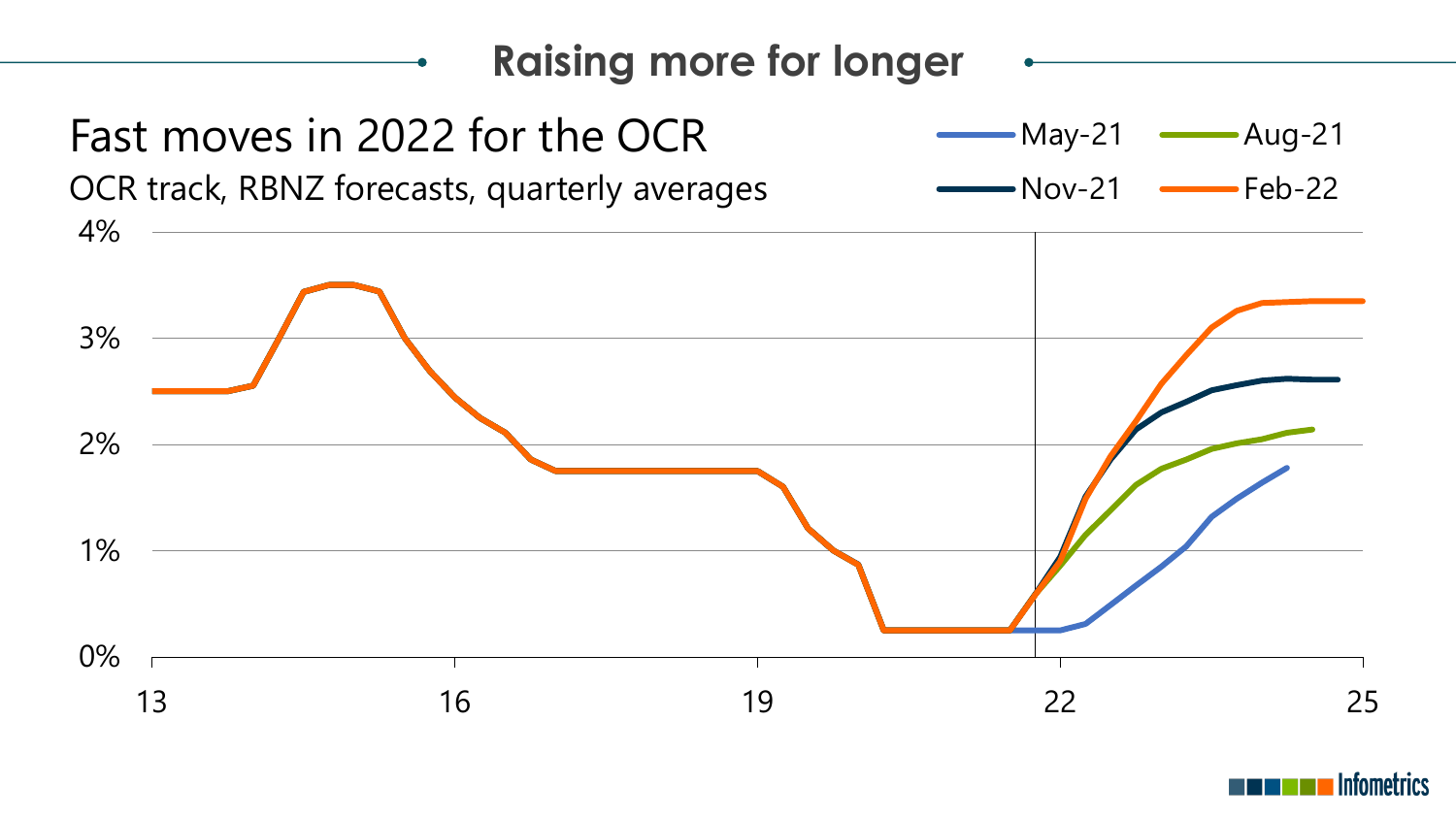